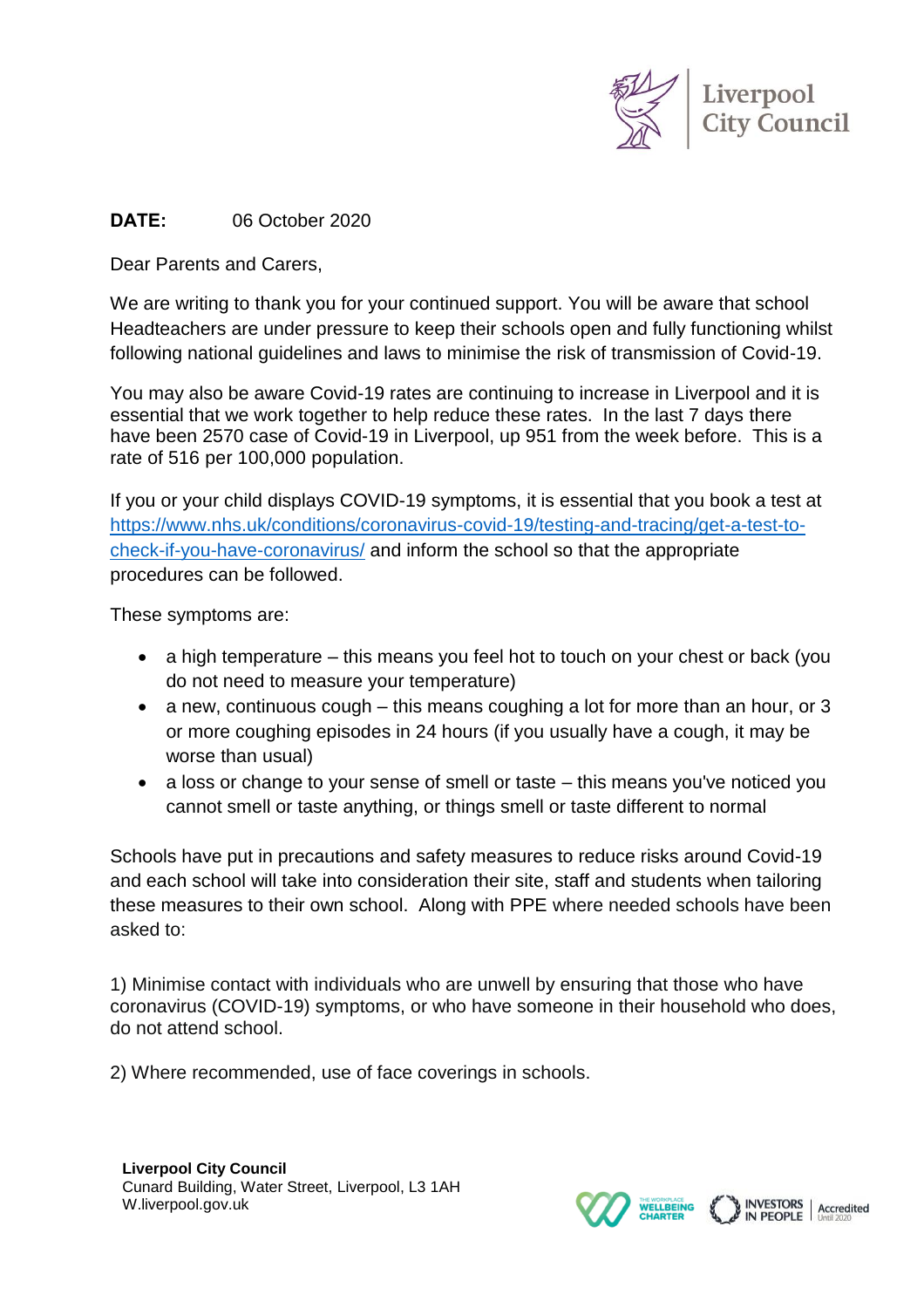3) Clean hands thoroughly more often than usual.

4) Ensure good respiratory hygiene by promoting the 'catch it, bin it, kill it' approach.

5) Introduce enhanced cleaning, including cleaning frequently touched surfaces often, using standard products such as detergents and bleach.

6) Minimise contact between individuals and maintain social distancing wherever possible.

Each school will have conducted a specific risk assessment for their site in line with government guidance. These risk assessments are regularly reviewed and updated when needed.

If there is a confirmed case, schools will work with the Department for Education, Public Health England and the Local Authority to conduct a risk assessment to identify who is a close contact of the confirmed case. The outcome of this risk assessment will differ from case to case depending on the length of time the confirmed case was in school, the age of the child and the logistics of the school site.

## **If your child is asked to isolate, it is essential that they follow the instructions given by the school fully.**

Could parents please be reminded that when students are sent home to self-isolate, they should not be mixing with others outside of the home at any time until the period of isolation ends.

All students not self-isolating should be attending school unless they have valid reason for absence.

The government have now allowed families to have a childcare bubble. This is where someone in one household can provide informal (in other words, unpaid and unregistered) childcare to a child aged 13 or under in another household. **This must occur on an exclusive basis, with always the same two households.**

In education settings where pupils and students in year 7 and above are educated, [face](https://www.gov.uk/government/publications/face-coverings-in-education) [coverings](https://www.gov.uk/government/publications/face-coverings-in-education) should be worn by staff, visitors and pupils/students when moving around in corridors and communal areas where social distancing is difficult to maintain.

Whilst children are isolating schools will support with remote education. Again, this will differ from school to school. All schools are trying to create a remote learning